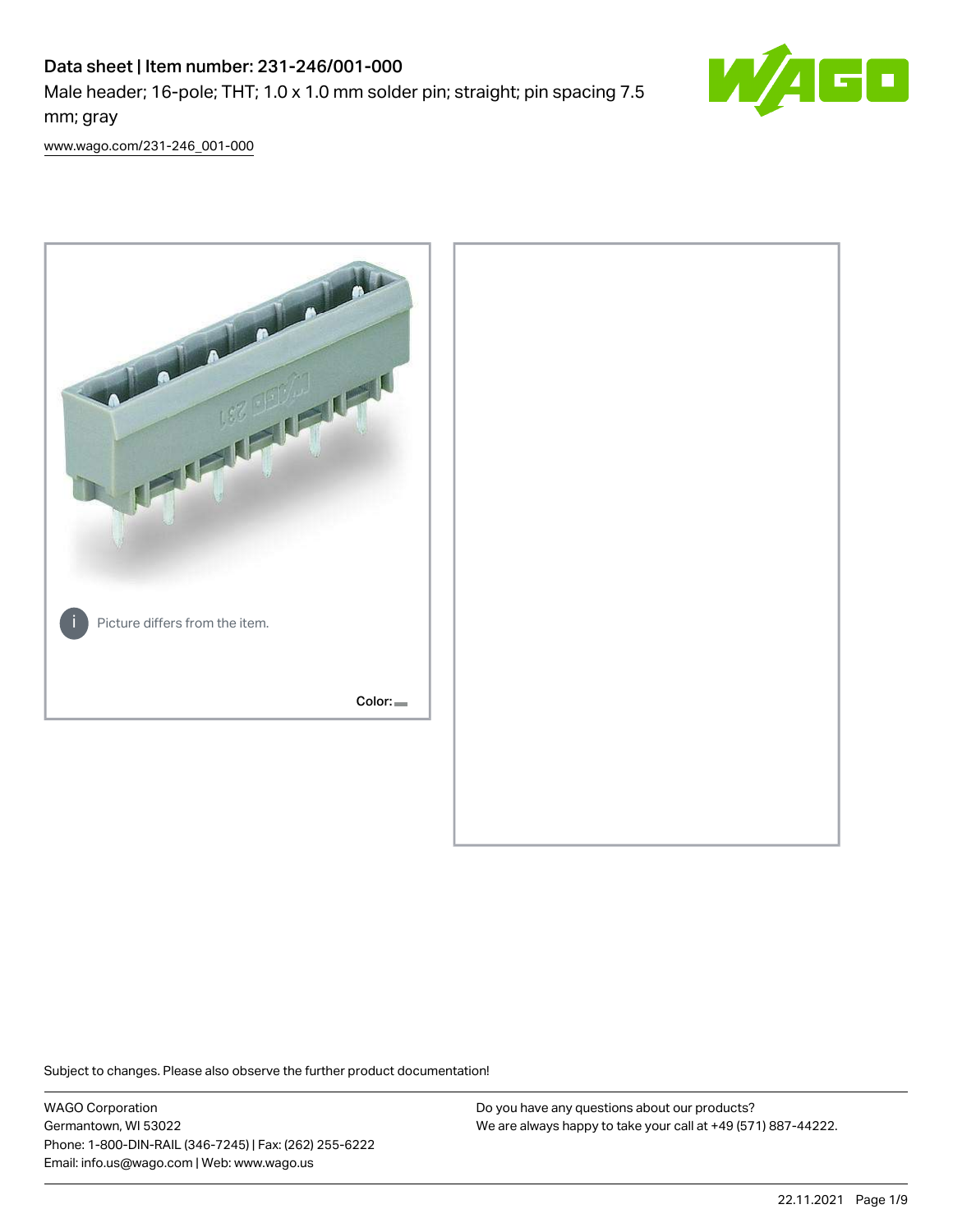

Dimensions in mm

 $L =$  (pole no.  $-1$ ) x pin spacing  $+8.2$  mm

#### Item description

- **Horizontal or vertical PCB mounting via straight or angled solder pins**
- **Pin cross-section: 1 x 1 mm**
- $\blacksquare$ With coding fingers

## Data Notes

Safety information 1 The MCS – MULTI CONNECTION SYSTEM includes connectors

Subject to changes. Please also observe the further product documentation!  $\nu$ 

WAGO Corporation Germantown, WI 53022 Phone: 1-800-DIN-RAIL (346-7245) | Fax: (262) 255-6222 Email: info.us@wago.com | Web: www.wago.us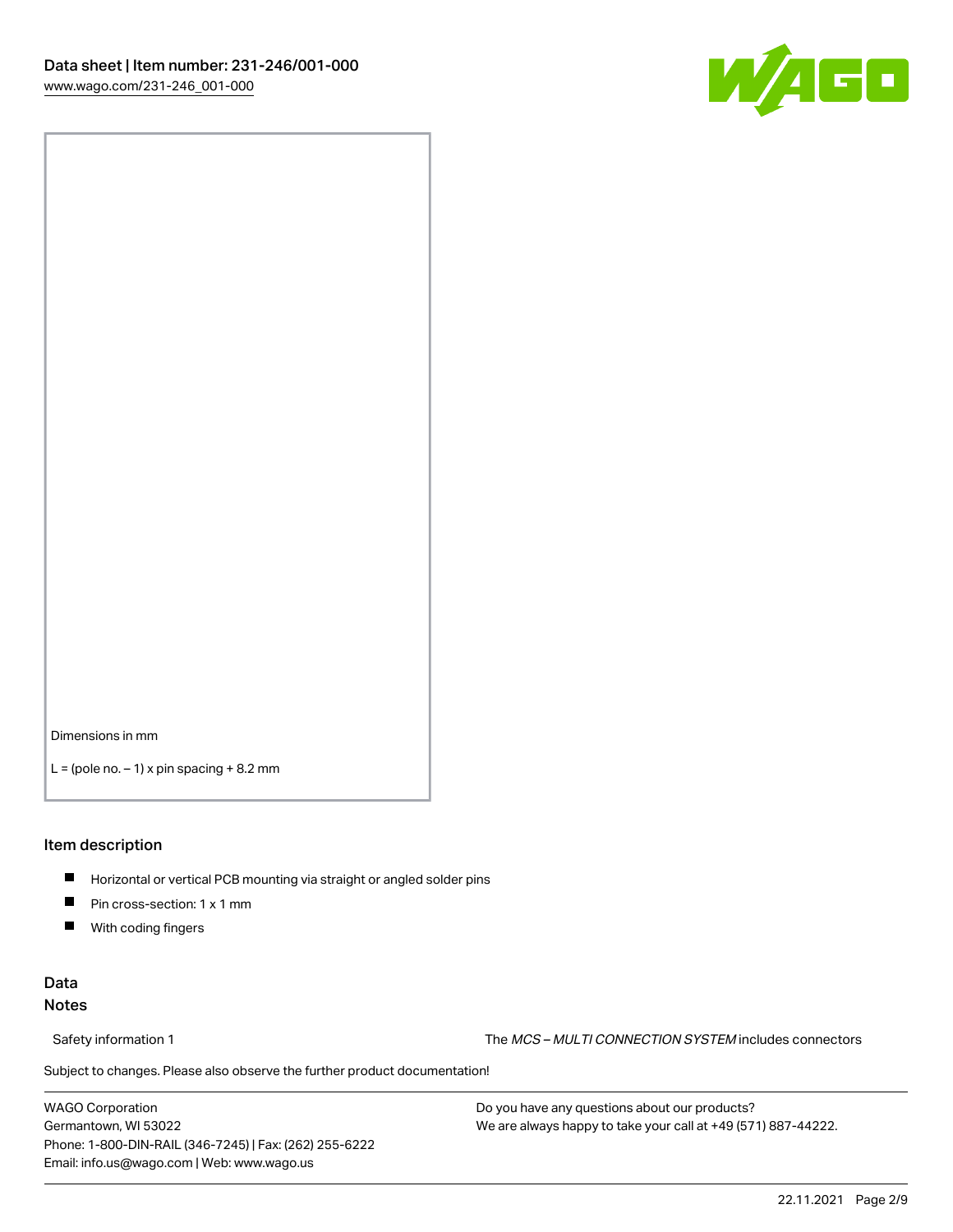

without breaking capacity in accordance with DIN EN 61984. When

|           | used as intended, these connectors must not be connected<br>/disconnected when live or under load. The circuit design should<br>ensure header pins, which can be touched, are not live when<br>unmated.                                                             |
|-----------|---------------------------------------------------------------------------------------------------------------------------------------------------------------------------------------------------------------------------------------------------------------------|
| Variants: | Other pole numbers<br>3.8 mm pin projection for male headers with straight solder pins<br>Gold-plated or partially gold-plated contact surfaces<br>Other versions (or variants) can be requested from WAGO Sales or<br>configured at https://configurator.wago.com/ |

## Electrical data

## IEC Approvals

| Ratings per                 | IEC/EN 60664-1                                                        |
|-----------------------------|-----------------------------------------------------------------------|
| Rated voltage (III / 3)     | 500 V                                                                 |
| Rated surge voltage (III/3) | 6 <sub>kV</sub>                                                       |
| Rated voltage (III/2)       | 630 V                                                                 |
| Rated surge voltage (III/2) | 6 <sub>kV</sub>                                                       |
| Nominal voltage (II/2)      | 1000V                                                                 |
| Rated surge voltage (II/2)  | 6 <sub>kV</sub>                                                       |
| Rated current               | 12A                                                                   |
| Legend (ratings)            | $(III / 2)$ $\triangle$ Overvoltage category III / Pollution degree 2 |

## UL Approvals

| Approvals per                  | UL 1059 |
|--------------------------------|---------|
| Rated voltage UL (Use Group B) | 300 V   |
| Rated current UL (Use Group B) | 10 A    |
| Rated voltage UL (Use Group D) | 300 V   |
| Rated current UL (Use Group D) | 10 A    |

## Ratings per UL

| Rated voltage UL 1977 | 600 V |
|-----------------------|-------|
| Rated current UL 1977 |       |

# CSA Approvals

| Approvals per                   | $\sim$ |
|---------------------------------|--------|
| Rated voltage CSA (Use Group B) | 300 V  |

Subject to changes. Please also observe the further product documentation!

| <b>WAGO Corporation</b>                                | Do you have any questions about our products?                 |
|--------------------------------------------------------|---------------------------------------------------------------|
| Germantown, WI 53022                                   | We are always happy to take your call at +49 (571) 887-44222. |
| Phone: 1-800-DIN-RAIL (346-7245)   Fax: (262) 255-6222 |                                                               |
| Email: info.us@wago.com   Web: www.wago.us             |                                                               |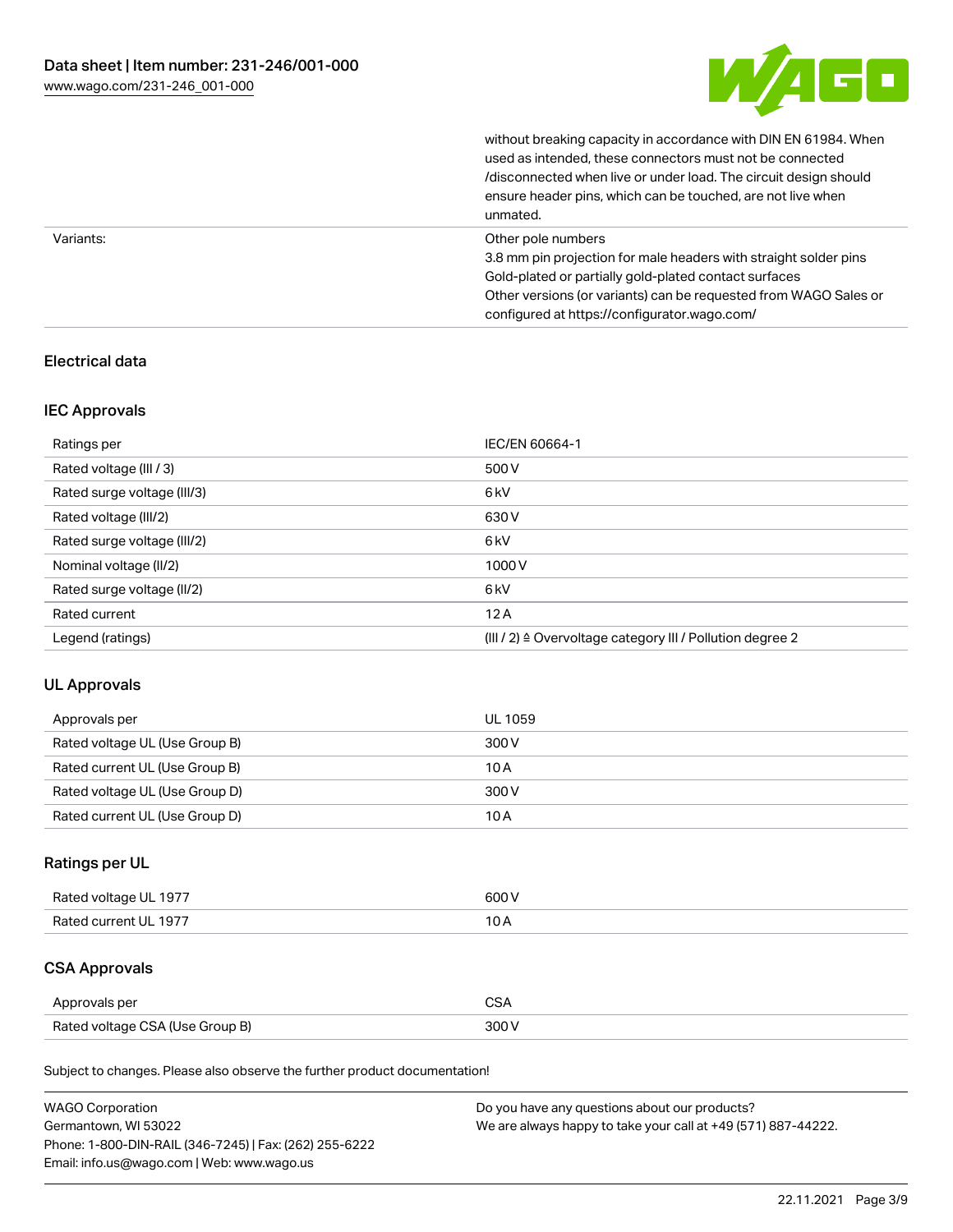[www.wago.com/231-246\\_001-000](http://www.wago.com/231-246_001-000)



| Rated current CSA (Use Group B) | 10 A  |
|---------------------------------|-------|
| Rated voltage CSA (Use Group D) | 300 V |
| Rated current CSA (Use Group D) | 10 A  |

## Connection data

| Total number of potentials | 16 |
|----------------------------|----|
| Number of connection types |    |
| Number of levels           |    |

## Connection 1

| Number of poles |  |
|-----------------|--|
|                 |  |

## Physical data

| Pin spacing                          | 7.5 mm / 0.295 inch   |
|--------------------------------------|-----------------------|
| Width                                | 120.7 mm / 4.752 inch |
| Height                               | 17 mm / 0.669 inch    |
| Height from the surface              | 12 mm / 0.472 inch    |
| Depth                                | 8.4 mm / 0.331 inch   |
| Solder pin length                    | $5 \,\mathrm{mm}$     |
| Solder pin dimensions                | $1 \times 1$ mm       |
| Drilled hole diameter with tolerance | $1.4$ $(+0.1)$ mm     |

## Plug-in connection

| Contact type (pluggable connector) | Male connector/plug |
|------------------------------------|---------------------|
| Connector (connection type)        | for PCB             |
| Mismating protection               | No                  |
| Mating direction to the PCB        | 90°                 |
| Locking of plug-in connection      | Without             |

## PCB contact

| PCB Contact                         | тнт                                      |
|-------------------------------------|------------------------------------------|
| Solder pin arrangement              | over the entire male connector (in-line) |
| Number of solder pins per potential |                                          |

Subject to changes. Please also observe the further product documentation!

WAGO Corporation Germantown, WI 53022 Phone: 1-800-DIN-RAIL (346-7245) | Fax: (262) 255-6222 Email: info.us@wago.com | Web: www.wago.us Do you have any questions about our products? We are always happy to take your call at +49 (571) 887-44222.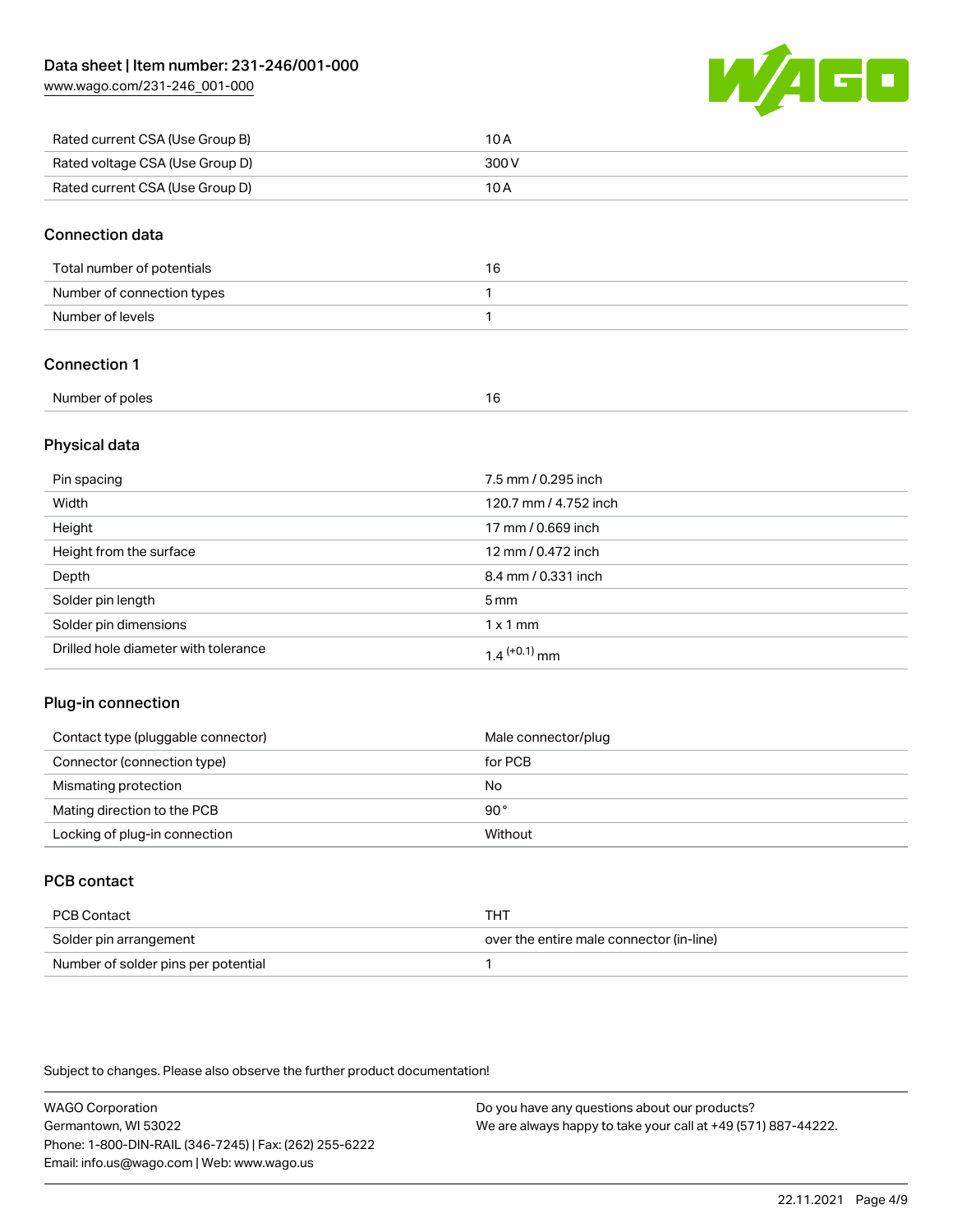

### Material data

| gray                                   |
|----------------------------------------|
|                                        |
| Polyamide (PA66)                       |
| V <sub>0</sub>                         |
| Electrolytic copper (E <sub>Cu</sub> ) |
| tin-plated                             |
| $0.132$ MJ                             |
| 6.4 g                                  |
|                                        |

## Environmental requirements

| Limit temperature range | $+100 °C$<br>-60 |
|-------------------------|------------------|
|-------------------------|------------------|

# Commercial data

| Product Group         | 3 (Multi Conn. System) |
|-----------------------|------------------------|
| PU (SPU)              | 50 Stück               |
| Packaging type        | box                    |
| Country of origin     | PL                     |
| <b>GTIN</b>           | 4044918865159          |
| Customs tariff number | 8536694040             |

#### Approvals / Certificates

#### Country specific Approvals

| Logo | Approval                                            | <b>Additional Approval Text</b> | Certificate<br>name |
|------|-----------------------------------------------------|---------------------------------|---------------------|
|      | <b>CB</b><br>DEKRA Certification B.V.               | IEC 61984                       | NL-39756            |
|      | <b>CSA</b><br>DEKRA Certification B.V.              | C <sub>22.2</sub>               | 1466354             |
| EMA  | <b>KEMA/KEUR</b><br><b>DEKRA Certification B.V.</b> | EN 61984                        | 2190761.01          |

#### Ship Approvals

Subject to changes. Please also observe the further product documentation!

| <b>WAGO Corporation</b>                                | Do you have any questions about our products?                 |
|--------------------------------------------------------|---------------------------------------------------------------|
| Germantown, WI 53022                                   | We are always happy to take your call at +49 (571) 887-44222. |
| Phone: 1-800-DIN-RAIL (346-7245)   Fax: (262) 255-6222 |                                                               |
| Email: info.us@wago.com   Web: www.wago.us             |                                                               |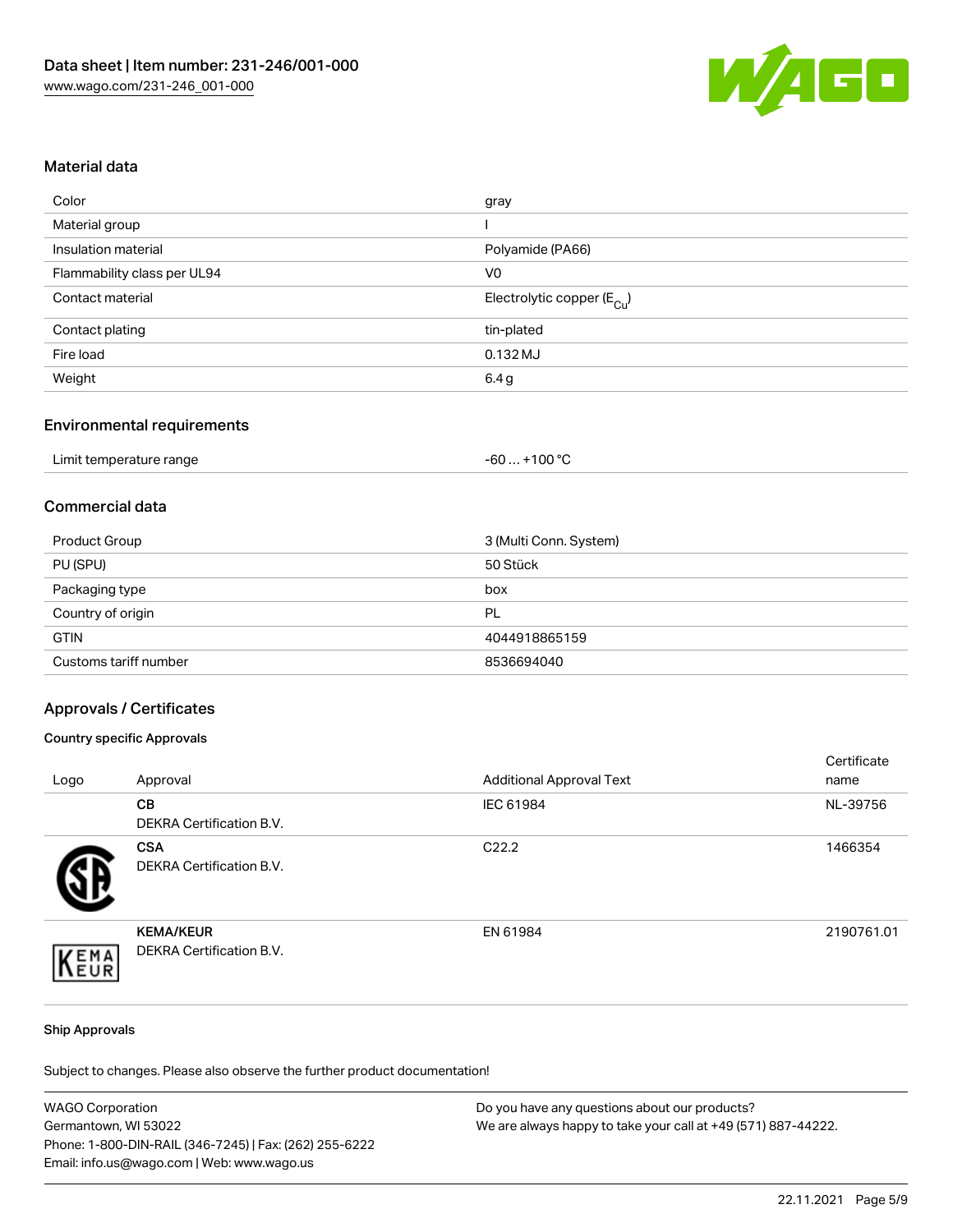# Data sheet | Item number: 231-246/001-000

[www.wago.com/231-246\\_001-000](http://www.wago.com/231-246_001-000)



| Logo                | Approval                                                | <b>Additional Approval Text</b> | Certificate<br>name                |
|---------------------|---------------------------------------------------------|---------------------------------|------------------------------------|
| ABS                 | <b>ABS</b><br>American Bureau of Shipping               |                                 | $19 -$<br>HG1869876-<br><b>PDA</b> |
| <b>BUNEAU</b>       | <b>BV</b><br>Bureau Veritas S.A.                        | IEC 60998                       | 11915/D0<br>BV                     |
|                     | <b>DNV GL</b><br>Det Norske Veritas, Germanischer Lloyd | $\qquad \qquad \blacksquare$    | TAE000016Z                         |
| <b>UL-Approvals</b> |                                                         |                                 |                                    |
| Logo                | Approval                                                | <b>Additional Approval Text</b> | Certificate<br>name                |
|                     | UR<br>Underwriters Laboratories Inc.                    | UL 1059                         | E45172                             |
|                     | <b>UR</b><br>Underwriters Laboratories Inc.             | <b>UL 1977</b>                  | E45171                             |

# **Counterpart**

|               | Item no.231-216/026-000<br>Female plug; 16-pole; 12 AWG max; pin spacing 7.5 mm; 1 conductor per pole; gray                                            | www.wago.com/231-216/026-<br>000  |
|---------------|--------------------------------------------------------------------------------------------------------------------------------------------------------|-----------------------------------|
|               | Item no.2231-216/026-000<br>Female plug; 16-pole; push-button; 12 AWG max; pin spacing 7.5 mm; 1-conductor per pole; gray                              | www.wago.com/2231-216/026-<br>000 |
| $\mathcal{L}$ | Item no.2231-216/031-000<br>Female plug; 16-pole; push-button; mounting flange; 12 AWG max; pin spacing 7.5 mm; 1-<br>conductor per pole; gray         | www.wago.com/2231-216/031-<br>000 |
|               | Item no.2231-216/037-000<br>Female plug; 16-pole; push-button; locking lever; 12 AWG max; pin spacing 7.5 mm; 1-conductor<br>per pole; gray            | www.wago.com/2231-216/037-<br>000 |
|               | Item no.231-216/027-000<br>Female plug; 16-pole; mounting flange with reinforcing strip; 12 AWG max; pin spacing 7.5 mm; 1<br>conductor per pole; gray | www.wago.com/231-216/027-<br>000  |

Subject to changes. Please also observe the further product documentation!

| WAGO Corporation                                       | Do you have any questions about our products?                 |
|--------------------------------------------------------|---------------------------------------------------------------|
| Germantown, WI 53022                                   | We are always happy to take your call at +49 (571) 887-44222. |
| Phone: 1-800-DIN-RAIL (346-7245)   Fax: (262) 255-6222 |                                                               |
| Email: info.us@wago.com   Web: www.wago.us             |                                                               |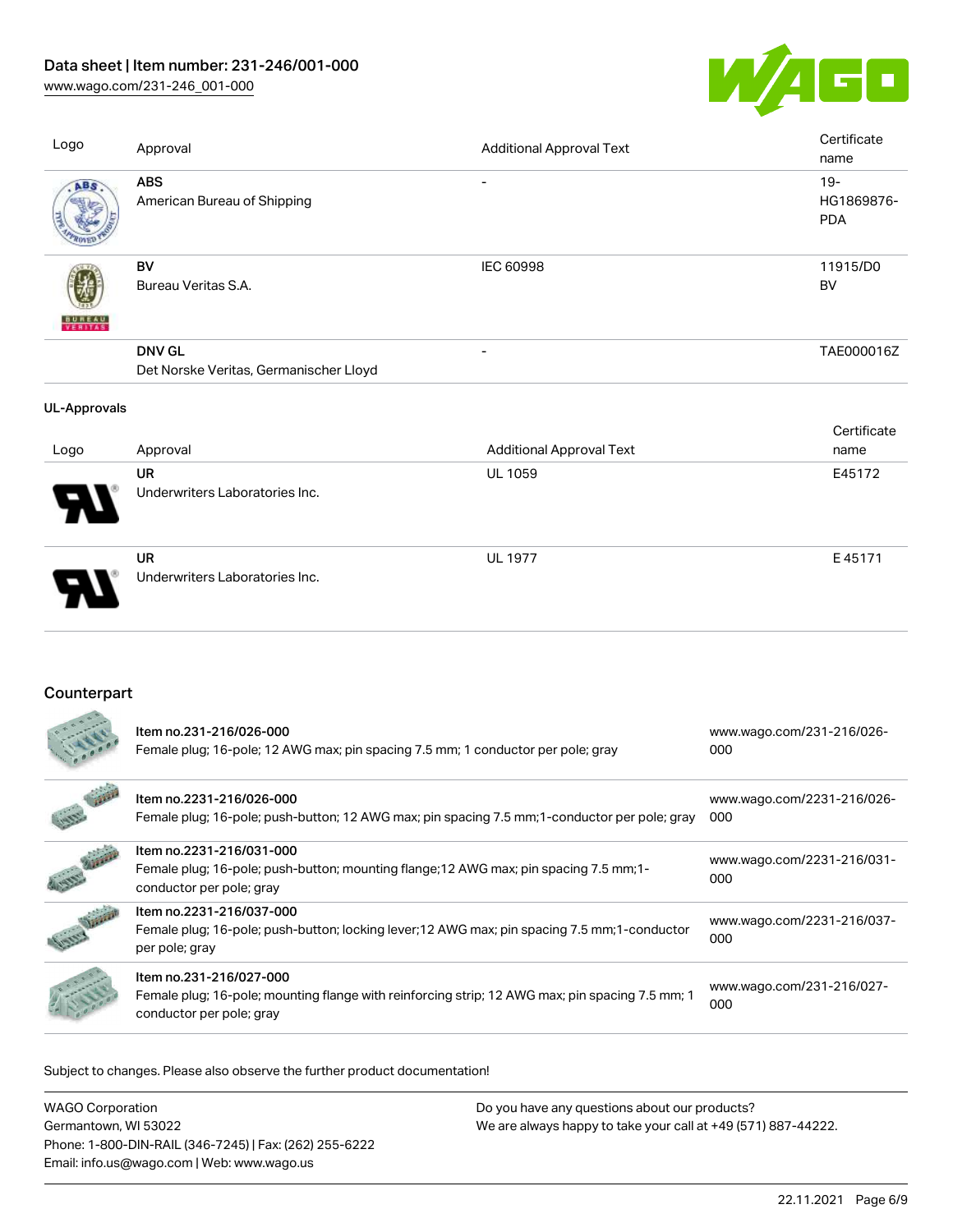



#### Item no.231-216/031-000

Female plug; 16-pole; mounting flange; 12 AWG max; pin spacing 7.5 mm; 1 conductor per pole; gray [www.wago.com/231-216/031-](https://www.wago.com/231-216/031-000) [000](https://www.wago.com/231-216/031-000)

|               | Item no.231-216/037-000<br>Female plug; 16-pole; locking lever; 12 AWG max; pin spacing 7.5 mm; 1 conductor per pole; gray                                                                                | www.wago.com/231-216/037-<br>-000        |
|---------------|-----------------------------------------------------------------------------------------------------------------------------------------------------------------------------------------------------------|------------------------------------------|
|               | Item no.732-116/026-000<br>1-conductor female connector, angled; CAGE CLAMP <sup>®</sup> ; 2.5 mm <sup>2</sup> ; Pin spacing 7.5 mm; 16-pole;<br>$2,50$ mm <sup>2</sup> ; gray                            | www.wago.com/732-116/026-<br>000         |
| $\frac{1}{2}$ | Item no.732-116/026-000/035-000<br>1-conductor female connector, angled; CAGE CLAMP <sup>®</sup> ; 2.5 mm <sup>2</sup> ; Pin spacing 7.5 mm; 16-pole;<br>Strain relief plate; 2,50 mm <sup>2</sup> ; gray | www.wago.com/732-116/026-<br>000/035-000 |

### Optional accessories

### Coding

**All Division** 

| A VE   | ltem no.: 231-500<br>Spacer; for formation of groups; light gray | www.wago.com/231-500 |
|--------|------------------------------------------------------------------|----------------------|
| Coding |                                                                  |                      |
|        | Item no.: 231-130<br>Coding key; snap-on type; light gray        | www.wago.com/231-130 |

# Downloads **Documentation**

### Additional Information

| Technical explanations | 2019 Apr 3 | pdf    | Download |
|------------------------|------------|--------|----------|
|                        |            | 2.0 MB |          |

## CAD files

| CAD data                                                                   |     |          |
|----------------------------------------------------------------------------|-----|----------|
| 2D/3D Models 231-246/001-000                                               | URL | Download |
| CAE data                                                                   |     |          |
| EPLAN Data Portal 231-246/001-000                                          | URL | Download |
| EPLAN Data Portal 231-246/001-000                                          | URL | Download |
| Subject to changes. Please also observe the further product documentation! |     |          |

WAGO Corporation Germantown, WI 53022 Phone: 1-800-DIN-RAIL (346-7245) | Fax: (262) 255-6222 Email: info.us@wago.com | Web: www.wago.us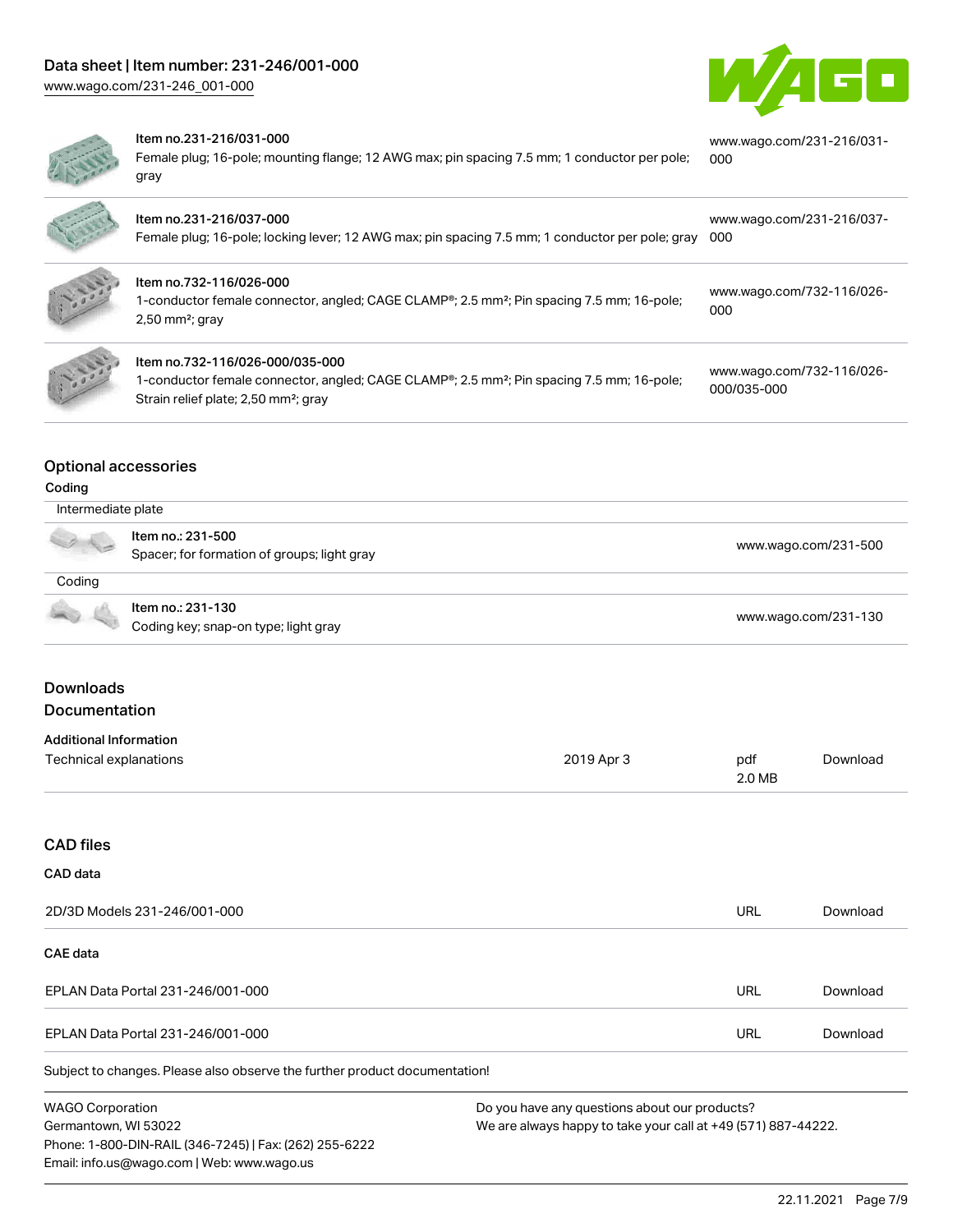ZUKEN Portal 231-246/001-000 URL [Download](https://www.wago.com/global/d/Zuken_URLS_231-246_001-000)

#### PCB Design

#### Symbol and Footprint 231-246/001-000 CAx data for your PCB design, consisting of "schematic symbols and PCB footprints", URL [Download](https://www.wago.com/global/d/UltraLibrarian_URLS_231-246_001-000)

#### Supported formats:

- $\blacksquare$ Accel EDA 14 & 15
- $\blacksquare$ Altium 6 to current version
- $\blacksquare$ Cadence Allegro
- $\blacksquare$ **DesignSpark**
- $\blacksquare$ Eagle Libraries
- $\blacksquare$ KiCad
- $\blacksquare$ Mentor Graphics BoardStation
- $\blacksquare$ Mentor Graphics Design Architect
- $\blacksquare$ Mentor Graphics Design Expedition 99 and 2000

allow easy integration of the WAGO component into your development environment.

- $\blacksquare$ OrCAD 9.X PCB and Capture
- $\blacksquare$ PADS PowerPCB 3, 3.5, 4.X, and 5.X
- $\blacksquare$ PADS PowerPCB and PowerLogic 3.0
- $\blacksquare$ PCAD 2000, 2001, 2002, 2004, and 2006
- $\blacksquare$ Pulsonix 8.5 or newer
- $\blacksquare$ STL
- $\blacksquare$ 3D STEP
- $\blacksquare$ TARGET 3001!
- $\blacksquare$ View Logic ViewDraw
- П Quadcept
- $\blacksquare$ Zuke
- $\blacksquare$ Zuke

Phone: 1-800-DIN-RAIL (346-7245) | Fax: (262) 255-6222

Email: info.us@wago.com | Web: www.wago.us

| <b>Compliance Search</b>                                                              |  |                                                               |          |  |
|---------------------------------------------------------------------------------------|--|---------------------------------------------------------------|----------|--|
| Environmental Product Compliance 231-246/001-000                                      |  |                                                               | Download |  |
| THT male header; 1.0 x 1.0 mm solder pin; straight; Pin spacing 7.5 mm; 16-pole; gray |  |                                                               |          |  |
| Subject to changes. Please also observe the further product documentation!            |  |                                                               |          |  |
| <b>WAGO Corporation</b>                                                               |  | Do you have any questions about our products?                 |          |  |
| Germantown, WI 53022                                                                  |  | We are always happy to take your call at +49 (571) 887-44222. |          |  |

We are always happy to take your call at +49 (571) 887-44222.

 $\overline{\phantom{a}}$ 

| Zuken CadStar 3 and 4                                                                 |     |         |
|---------------------------------------------------------------------------------------|-----|---------|
| Ш<br>Zuken CR-5000 and CR-8000                                                        |     |         |
| PCB Component Libraries (EDA), PCB CAD Library Ultra Librarian                        |     |         |
|                                                                                       |     |         |
| <b>Environmental Product Compliance</b>                                               |     |         |
| <b>Compliance Search</b>                                                              |     |         |
| Environmental Product Compliance 231-246/001-000                                      | URL | Downloa |
| THT male header; 1.0 x 1.0 mm solder pin; straight; Pin spacing 7.5 mm; 16-pole; gray |     |         |
| Subject to changes. Please also observe the further product documentation!            |     |         |
|                                                                                       |     |         |